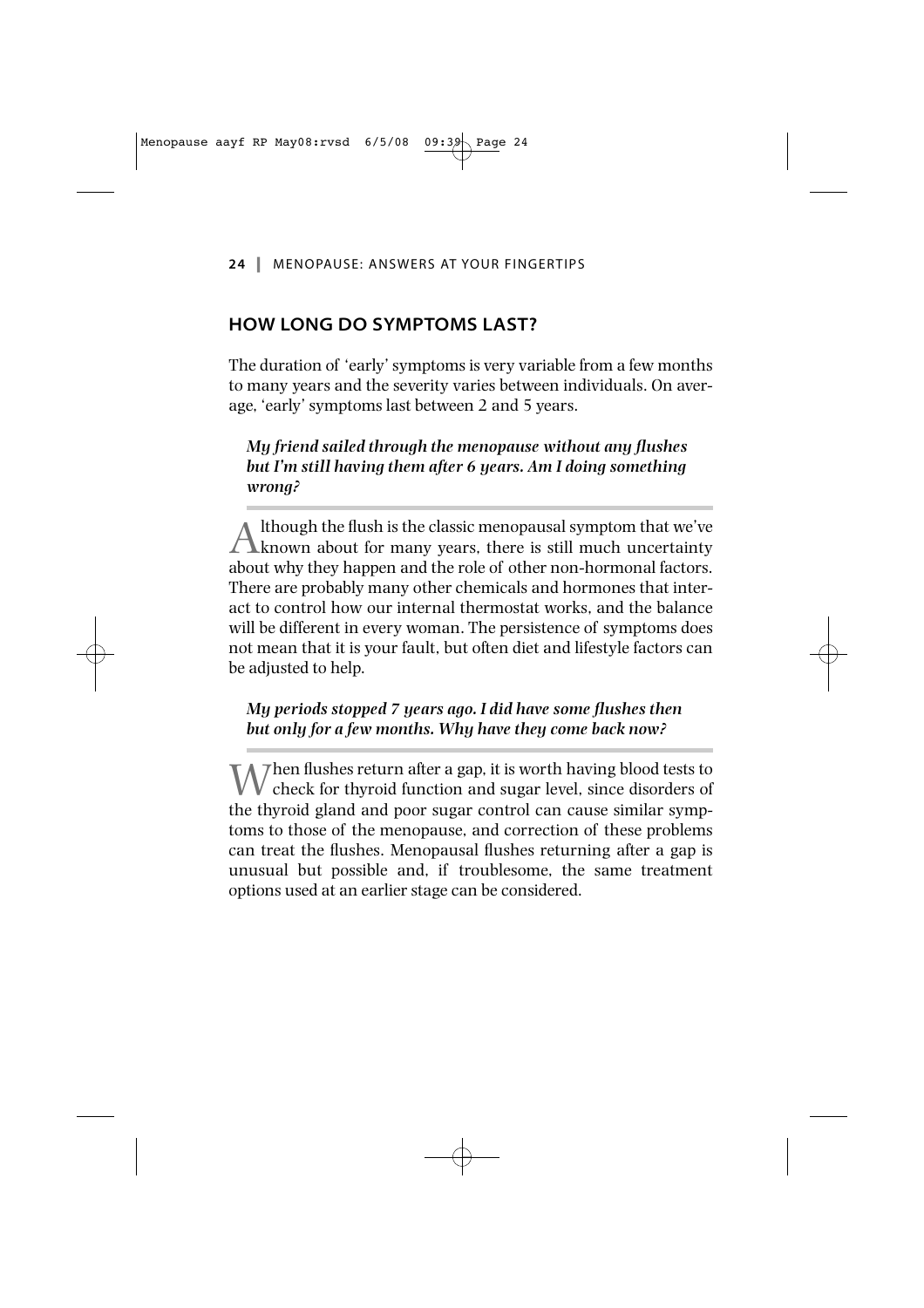# **LATER SYMPTOMS IN THE MENOPAUSE**

Some later symptoms are due to the effects of oestrogen deficiency on the bladder and vagina and include:

- **•** passing urine more often by day and/or by night
- **•** discomfort on passing urine
- **•** urine infection
- **•** leakage of urine
- **•** vaginal dryness, discomfort, burning and itching
- **•** vaginal discharge
- **•** discomfort during intercourse.

Other possible symptoms may also include:

- **•** skin problems
- **•** hair thinning or extra hair
- **•** memory loss
- **•** depression.

## *I have had lots of courses of antibiotics for cystitis but I've now been given some oestrogen pessaries – how can these help?*

Often oestrogen deficiency causes cystitis-like symptoms, which don't respond to antibiotics. Oestrogen receptors are present in the base of the bladder, bladder muscle and the sphincter at the bladder opening so that, at the menopause, with less oestrogen around, these tissues very commonly weaken or become thin (*atrophy*). Symptoms may mimic cystitis and are often treated inappropriately with antibiotics. For bladder and vaginal symptoms, local vaginal oestrogen (tablets, cream, pessaries or ring) can be very helpful. Low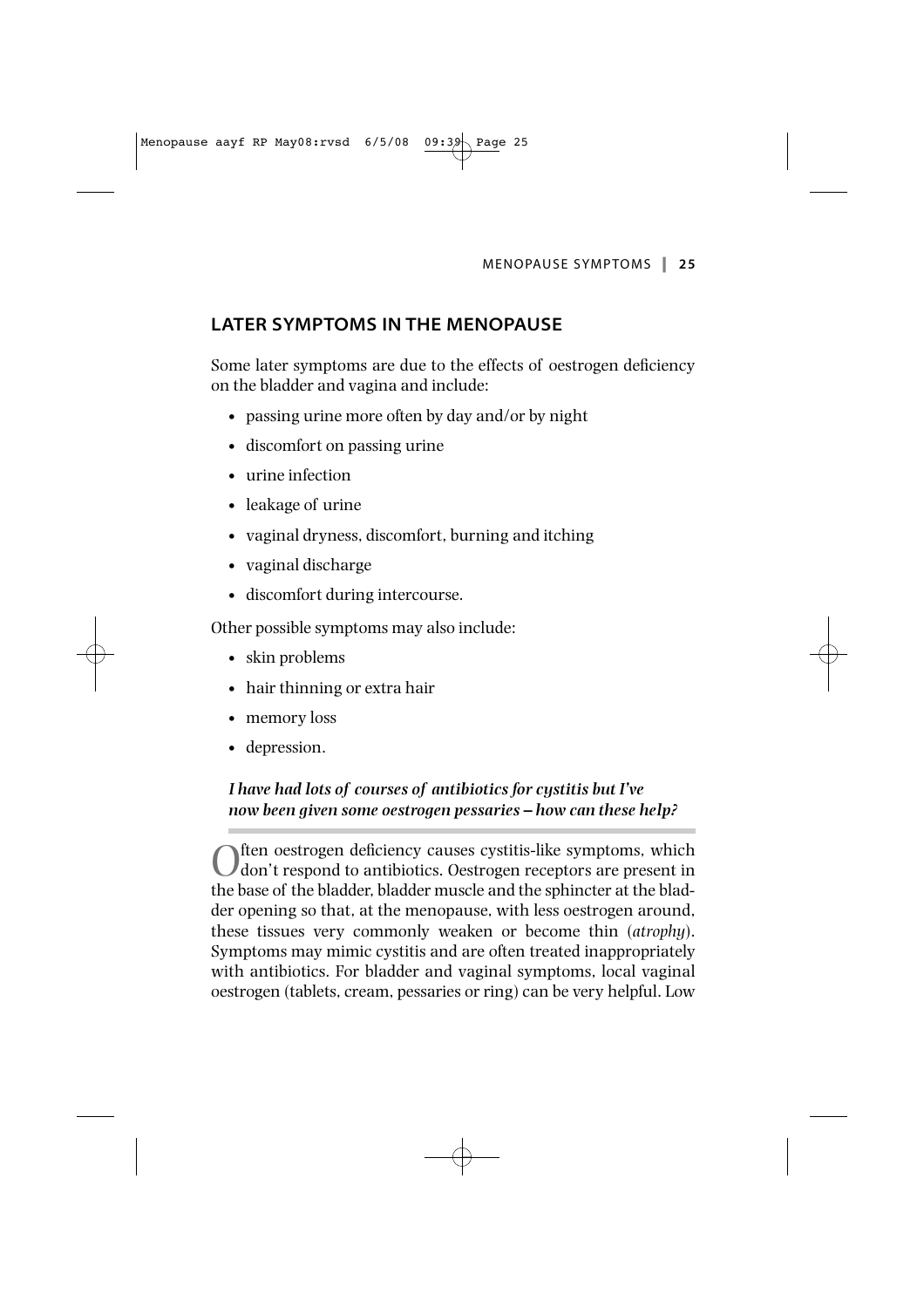#### **<sup>26</sup> |** MENOPAUSE: ANSWERS AT YOUR FINGERTIPS

dose, vaginal oestrogen can be used when systemic oestrogen (such as tablets or patches) is inappropriate, and can be continued in the long term with minimal risk of adverse effects. We talk more about this in Chapter 8.

*Since the menopause, I've noticed a horrible discharge from my vagina. I feel dirty and embarrassed. I haven't done anything differently recently or changed my soap, so why is it happening?*

 $\blacksquare$   $\blacktriangle$  7ith the lack of oestrogen the acidity of the vagina changes allowing bacteria that aren't usually present to thrive. A course of antibiotics often helps but, to prevent the problem recurring, vaginal oestrogen can restore the correct acidity, allowing the correct balance of bacteria to be restored. Again, this is discussed more fully in Chapter 8.

*I don't have very good bladder control anymore. Often, if I cough or sneeze, or don't get to the loo in time, I leak – it is so embarrassing. I have to wear pads, when I thought I wouldn't need to buy pads any more after my periods stopped! Can anything help?*

 $\Gamma$  oss of bladder control is a very common problem, yet is hugely underreported and undertreated, often because of embarrassment. Treatments include physiotherapy with specific exercises to improve the tone of your pelvic floor, retraining of your bladder, vaginal oestrogen and drugs, which can reduce bladder activity or improve the strength of your bladder support muscles. Chapter 7 discusses exercises that can help you, but see your doctor for a full assessment to plan the best treatment for you.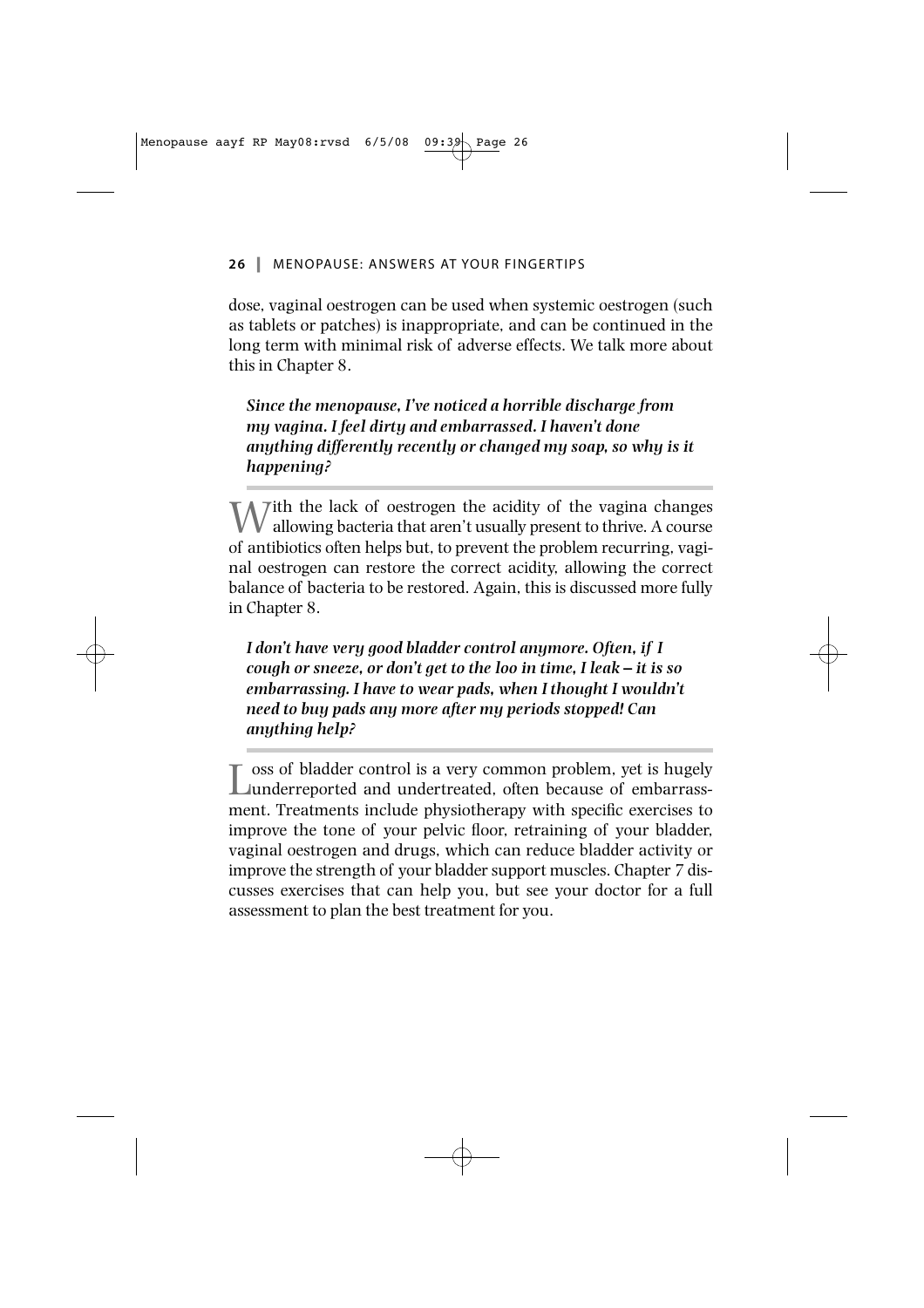*My husband and I can't have sex anymore – it's too painful. I know we're getting older but I don't think we are too old yet! Although he's very understanding, I feel so bad about it and want be able to enjoy sex again. What should we do?*

s with the bladder problems, this is also a very common problem and effective treatments are available. The discomfort is often due to the vaginal tissues becoming dry, thin and fragile because of the lack of oestrogen. This can be helped by vaginal moisturisers, lubricating gel or vaginal oestrogen in the form of a small tablet, pessary, cream or ring. Even if you don't want to, or have been advised not to take HRT, vaginal oestrogen can often be used since the hormone is concentrated into the vagina and is unlikely to get into your system. This is discussed further in Chapter 8.

## *I've noticed that my hair is becoming thinner and I don't need to cut my nails as often – is this menopause related?*

Other later menopausal symptoms include effects from changes in *collagen* production, a protein found in skin, hair, nails and tendons. Hair thinning, dryness and the growth of unwanted hair can be explained by the lack of oestrogen and the relative excess of androgens (male type hormones) in the menopause (the ovaries continue to produce some androgens, including testosterone, after the menopause – their effect is no longer overridden by oestrogen). However, hair loss may be more related to age rather than hormone related, and response to HRT in this situation is unclear. Iron deficiency and thyroid disease can also cause hair loss and your doctor may feel it is appropriate to test the levels of iron and thyroid hormone, particularly if there are other signs of these. Hair loss can also be caused by stress.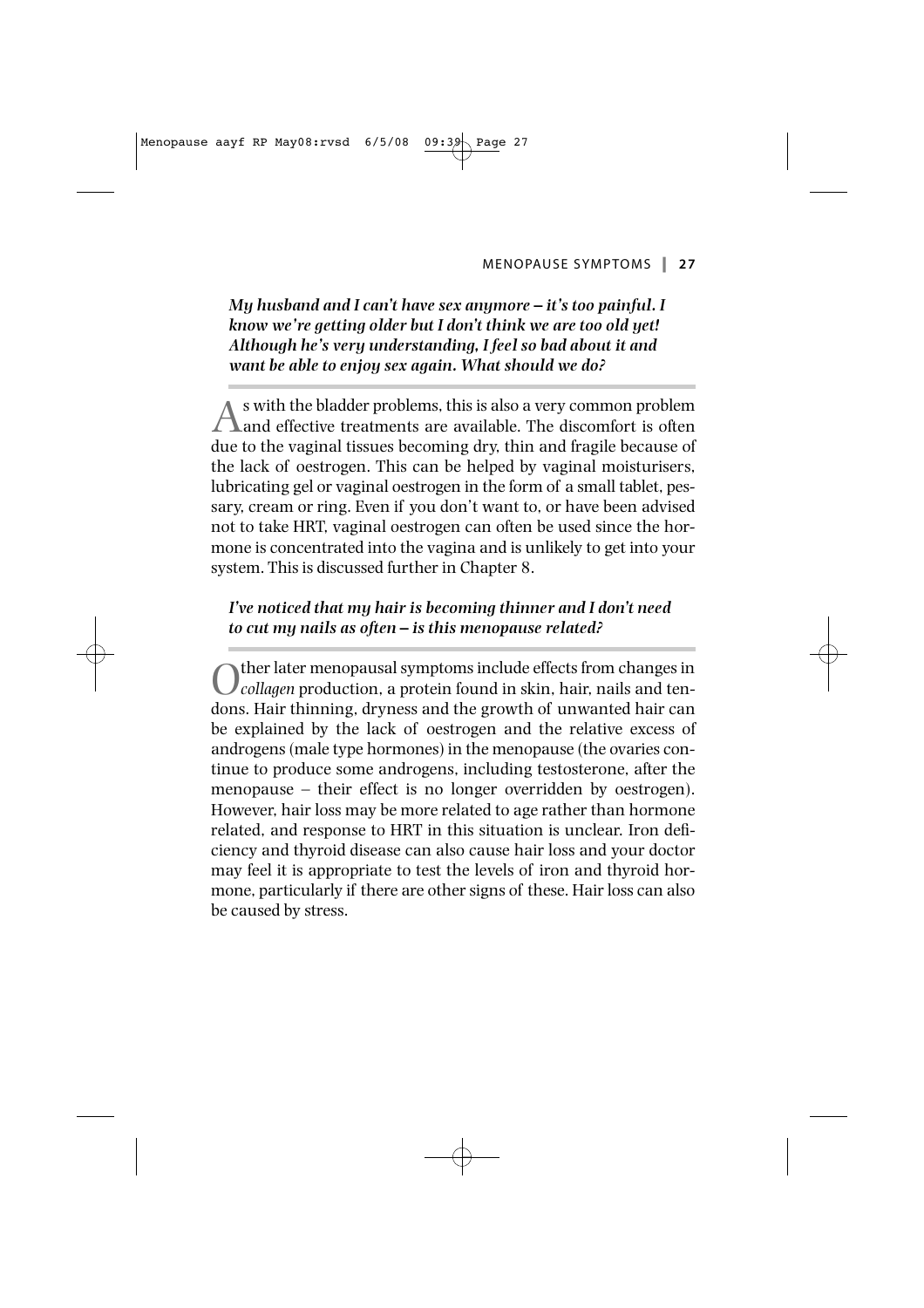#### **<sup>28</sup> |** MENOPAUSE: ANSWERS AT YOUR FINGERTIPS

## *My pubic hair has become so thin since the menopause. I feel old and less feminine. Why has this happened?*

The fall in hormone levels, which occurs at the menopause and is also age related, can cause both head and pubic hair thinning. Unfortunately, very little information is available about the effects of oestrogen and testosterone levels on pubic hair changes, nor on the effects of treatment. Changes such as these are a sign of the body changing, but should not herald old age! If you think you are less feminine because of it, discuss your concerns with your partner and be reassured that your relationship need not be affected by this change.

### *Will I grow a beard when I become menopausal?*

An increase in facial hair can occur as the hormone balance<br>changes with a relative excess of androgens, but this is also an age-related feature. Most women have very few problems with hair growth so it is by no means an inevitable consequence of the menopause!

### *Will HRT rebalance the hormones and prevent facial hair?*

Little, if any, research has examined the effect of HRT and facial hair. If this is a particular problem, it would seem logical to discuss with your doctor the possibility of using a type of HRT in which the progestogen part has minimal male hormone effect; there are different types of progestogens available as part of HRT preparations – some are related to androgens but others less so. If you have had the womb removed (hysterectomy), then usually progestogen is not required, so this would not be an issue and the oestrogen-only HRT may help.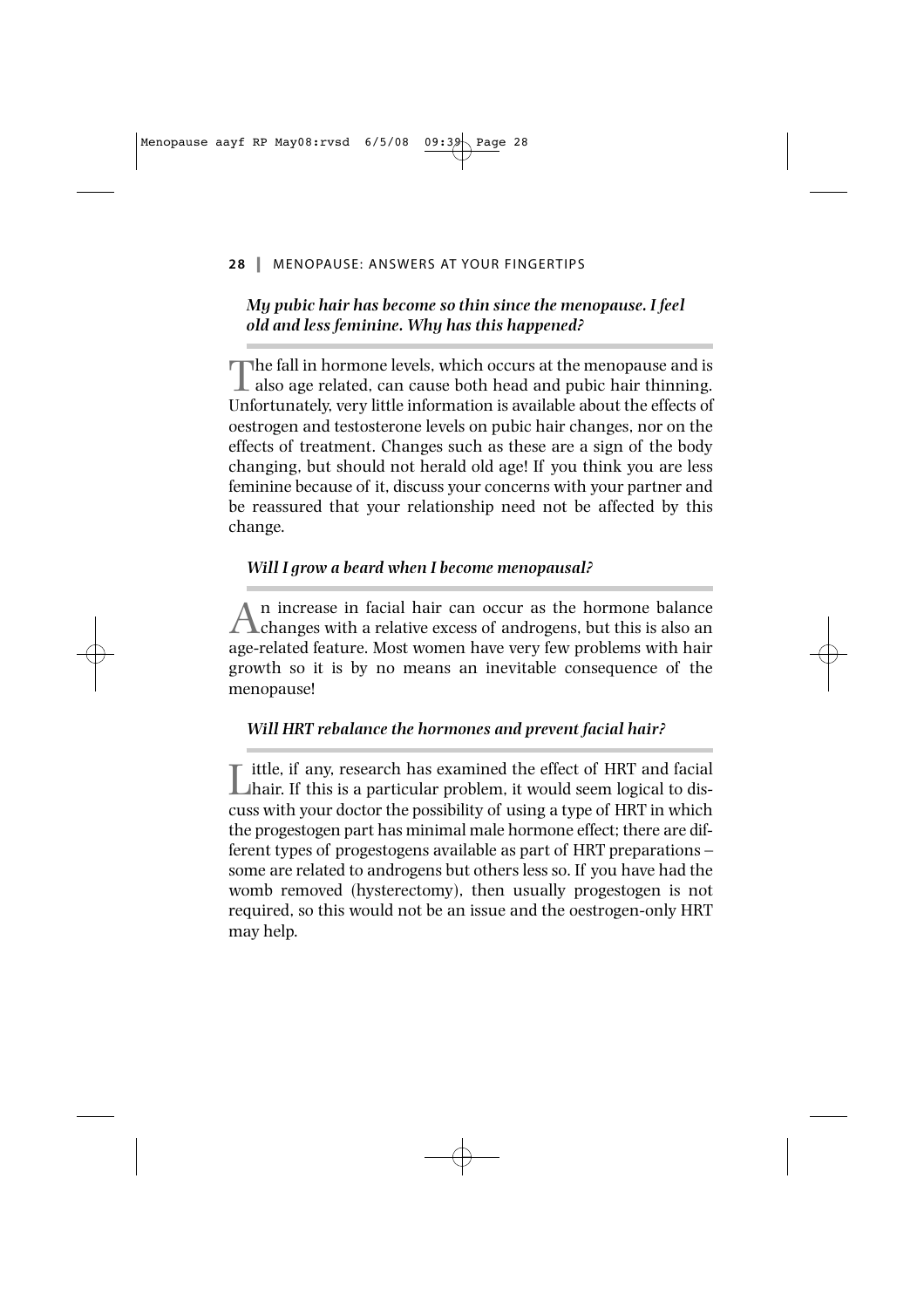*My skin seems quite dry and I've developed wrinkles. Is it the menopause or is it just the fact that I'm getting older?*

Collagen production (see an earlier question) is affected by falling oestrogen levels: the skin may become drier, thinner, less elastic, more prone to bruising and skin itching can occur. Occasionally, a 'crawling' sensation might be experienced, but it is unclear whether this is due to skin changes or changes in the peripheral nerves. Age and environmental factors also can cause problems.

It has been calculated that approximately 30% of skin collagen is lost during the first 5 years after the menopause, and then the decline slows to 2% per year after that. For many years it has been claimed that one of the benefits of HRT is to delay the effects of ageing on skin and many women have noticed an improvement in skin appearance and texture when taking HRT. This is discussed further in Chapter 8.

Other helpful measures include drinking plenty of water to keep the skin hydrated, not smoking, using a moisturising cream regularly and avoiding too much sun exposure; as we age, our skin is more susceptible to harmful rays, and we should use a sunscreen of factor 15 or more if we are exposed to the sun for more than 20 minutes.

*I had lots of acne when I was a teenager. I can't believe it but the spots seem to be coming back with my menopause. I wouldn't mind if I also had the energy I had when I was a teenager! What on earth is going on?*

Tomen can suffer from adult acne at the menopause because of the change in ratio of hormones: as oestrogen levels decrease, we still produce some testosterone and the balance changes, allowing testosterone to have an effect such as causing facial spots in a few women. It does not seem to be a common problem, nor to be long lasting.